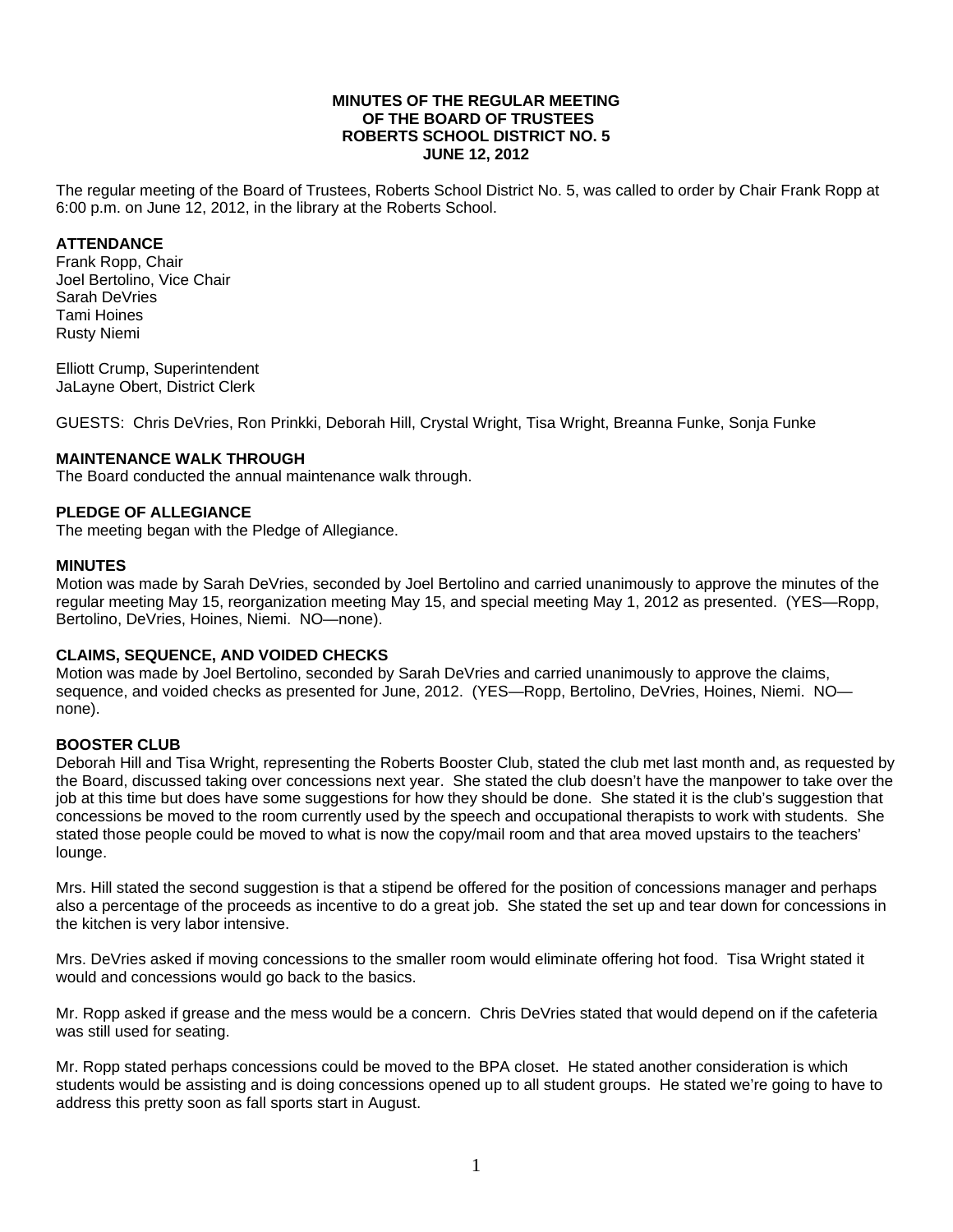### **STUDENT ATTENDANCE ISSUE**

Mr. Ropp stated the next item to come before the Board involves an individual and it is his determination that the privacy rights of the individual supersede the public's right to know and closed the meeting at 7:47 p.m. The meeting was returned to regular session at 7:52 p.m.

Motion was made by Rusty Niemi, seconded by Tami Hoines and carried unanimously to reinstate credit for student BF for the  $7<sup>th</sup>$  and  $8<sup>th</sup>$  period classes of the second semester of the 2011-2012 year that had been taken away because of excessive absences. (YES—Ropp, Bertolino, DeVries, Hoines, Niemi. NO—none).

### **PERSONNEL**

RESIGNATION – Mr. Crump stated Annette Hart submitted a letter of resignation from her special education teaching position and recommended the Board accept the resignation and begin advertising for the position.

Motion was made by Sarah DeVries, seconded by Rusty Niemi and carried unanimously to accept the letter of resignation from Annette Hart as special education teacher. (YES—Ropp, Bertolino, DeVries, Hoines, Niemi. NO—none).

CLASSIFIED STAFF RECOMMENDATIONS – Mr. Crump stated most of the classified staff are covered by a two-year contract but we do need to offer contracts to Chris DeVries and Richard Sederberg. He stated he will make a recommendation for Anita Ankerholz after she has completed her probationary period.

Motion was made by Joel Bertolino, seconded by Sarah DeVries and carried unanimously to offer contracts to Chris DeVries (custodian) and Richard Sederberg (bus driver) for the 2012-2013 school year (YES—Ropp, Bertolino, DeVries, Hoines, Niemi. NO—none).

#### **NEW BUSINESS**

ACE MEMBERSHIP –Mr. Crump stated the dues for membership in the Alliance for Curriculum Enhancement are increasing from \$2500 per year to \$3000 per year. He stated although he is concerned about that large an increase, we couldn't do the work they perform for us on curriculum for any less and they also offer training for teachers.

Motion was made by Rusty Niemi, seconded by Joel Bertolino and carried unanimously to approve continuation of the district's membership in the Alliance for Curriculum Enhancement and pay the dues of \$3000. (YES—Ropp, Bertolino, DeVries, Hoines, Niemi. NO—none).

NWEA MAPS TESTING – Mr. Crump stated the MAPS test is a standardized test that measures students ability levels in different areas. He stated we use the test in grades 3 to 6 in reading and math for information to send to the state.

Mr. Crump stated the Core Curriculum has passed and it will have a new testing procedure but we need to continue the MAPS testing for now.

Motion was made by Joel Bertolino, seconded by Sarah DeVries and carried unanimously to approve the fee for the NWEA MAPS testing for the 2012-2013 school year. (YES—Ropp, Bertolino, DeVries, Hoines, Niemi. NO—none).

MHSA DDUES – Mr. Crump recommended the Board approve payment of the dues and catastrophic insurance with the Montana High School Association for high school sports.

Motion was made by Sarah DeVries, seconded by Tami Hoines and carried unanimously to approve payment for dues and catastrophic insurance to the Montana High School Association for the 2012-2013 school year. (YES—Ropp, Bertolino, DeVries, Hoines, Niemi. NO—none).

ACADEMIC ACHIEVEMENT AWARD – Mr. Crump stated the Office of Public Instruction has awarded the district a total of \$15,302 in Academic Achievement Awards for having always made Annual Yearly Progress (AYP).

Mrs. DeVries asked how the money can be spent. Mr. Crump stated the only criteria is it be spent for the betterment of the school.

SUPERINTENDENT SALARY – Mr. Ropp stated the Board needs to act on the superintendent's contract for next year. He added the superintendent is requesting the contract be renewed at his current rate of pay.

Mrs. Obert stated all other employees in the district received raises in one form or another and it doesn't seem fair to not increase the superintendent's.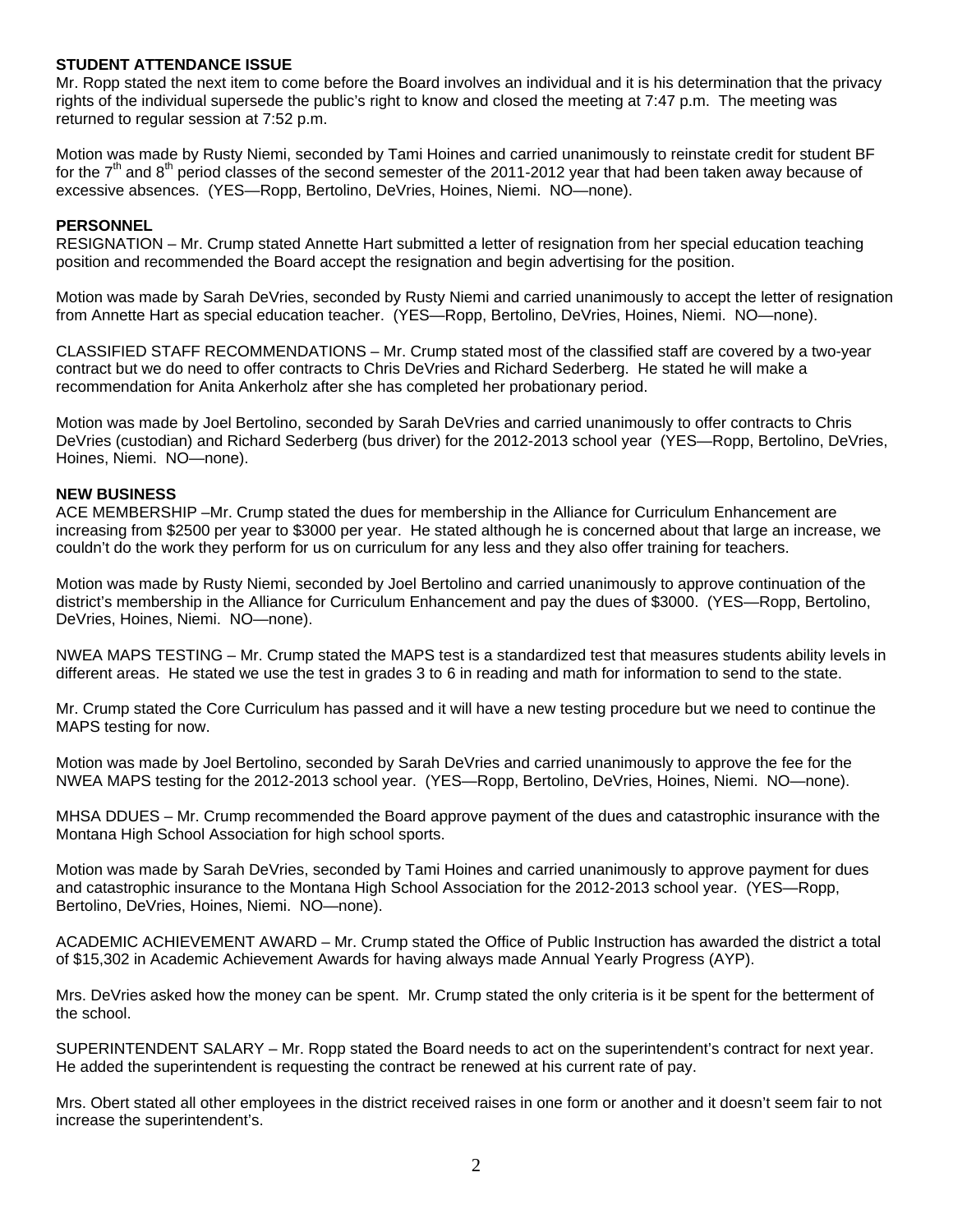Mr. Ropp stated this will be discussed at the next meeting.

MTSBA WORKSHOP REVIEW – Frank Ropp, Sarah DeVries, and Joel Bertolino reported on the MTSBA workshop they attended in Laurel.

NATIONAL MULTIPLE SCLEROSIS SOCIETY – Mr. Crump stated NMSS has requested the use of our parking lot on August 26, 2012, as a station for their fundraising bike ride and recommended the request be approved.

The Board indicated its approval of the request.

BUS CONCERNS – Mr. Crump stated Roly DeVries has a concern with using the activity bus for some trips, such as when there are a small number of students.

Mr. Crump stated it is his understanding the bus was bought to get the school's name out there, although there are situations where a small bus is better because of parking.

Mr. Ropp stated we put additional money in the bus installing dvd players and monitors to help with safety issues.

Mr. Bertolino stated this is probably a situation where good discretion should be used but we also need to talk with the other bus drivers to see how they feel.

Mr. Crump stated he would do that.

# **OLD BUSINESS**

ORGANIZATIONAL CHART – Mr. Crump stated a proposed organizational chart was included in the packet for review by the Board.

Mr. Ropp stated he sees some grey areas with the position of the business manager/clerk and would like to dig more into this issue.

Mr. Bertolino asked Mr. Crump to speak to Jerry Scott about this issue.

The organizational chart was tabled until next month.

### **RECESS**

Mr. Ropp called for a break at 9:20 p.m. and returned the meeting to order at 9:26 p.m.

END OF YEAR PRIORITY LIST – Mr. Crump distributed the latest copy of the priority list of items to purchase with yearend money and recommended the Board approve the items listed as a #1 priority, totaling \$63,994.49.

Motion was made by Sarah DeVries, seconded by Joel Bertolino and carried unanimously to approve purchasing the following items listed as a #1 priority with year-end money:

| Classroom supplies                | \$9,933.21  |
|-----------------------------------|-------------|
| <b>Computer Programs/Software</b> | \$18,688.77 |
| Copier                            | \$7,995.00  |
| Custodial                         | \$14,924.40 |
| Desks & Chairs                    | \$4,225.00  |
| <b>Office Supplies</b>            | \$5,000.00  |
| Postage                           | \$2,000.00  |
| Trane                             | \$1,228.21  |

(YES—Ropp, Bertolino, DeVries, Hoines, Niemi. NO—none).

Mr. Crump stated he would have recommendations for the remaining money at the next meeting.

SAFE ROUTES TO SCHOOL – Mr. Bertolino stated he met with representatives from Great Western Engineering and talked about the scope of the project and some of the questions about ways to improve safety. He stated they also discussed drainage systems and sidewalks. He stated they felt they had enough information to start on the basic design of the program.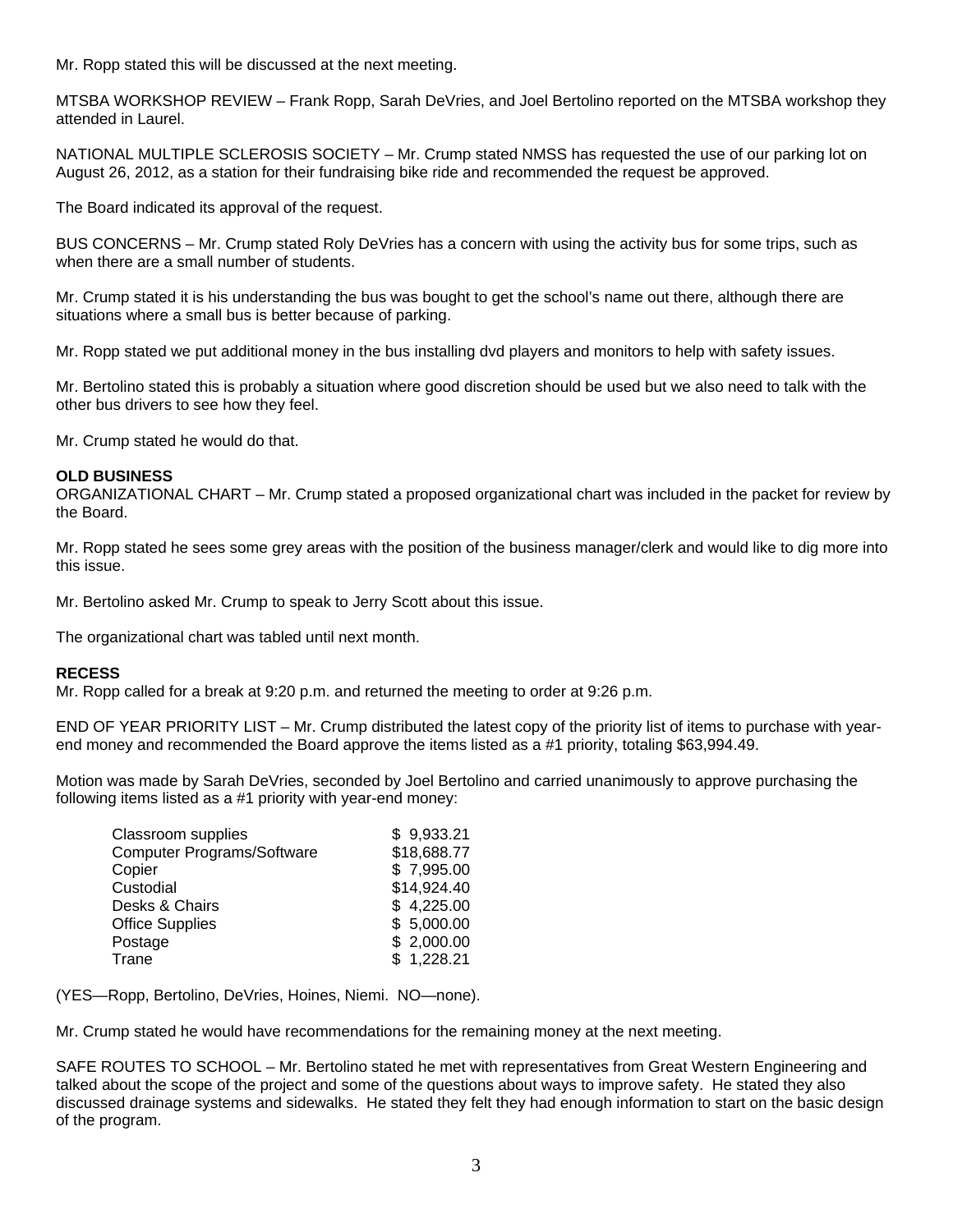Mr. Crump stated drainage is an important aspect of the project because safety is priority but we also don't want to cause more drainage problems. He added the total of the project will be \$25,000 instead of \$30,000.

TEACHER NEGOTIATIONS – Mr. Ropp stated he met with George Nelson, negotiator for the teachers, on next year's contract. He stated they agreed on the granting of steps and lanes, increase in health insurance premium to \$426.88 per month, and to leave the discretionary days as they are.

Motion was made by Joel Bertolino, seconded by Rusty Niemi and carried unanimously to approve the 2012-2013 teacher contract with the granting of steps and lanes, increase in single coverage health insurance, and no change to discretionary days. (YES: Ropp, Bertolino, DeVries, Hoines, Niemi. NO—none).

# **SUPERINTENDENT REPORT**

SUPERINTENDENT SCHEDULE – Mr. Crump stated he has been busy with the co-op, working on negotiations with staff and hiring a new director.

Mr. Crump stated we received 27 applications for the elementary teaching position. He added he would like to interview next week and asked two board members to be on the interview team. It was decided Sarah DeVries and Rusty Niemi would serve on the interview team.

ONLINE/DUAL CREDIT CLASSES – Mr. Crump stated the Board asked for more criteria for students taking online and dual credit classes and the revision of the policy was included in the Board package. (See attached.) He stated the policy addresses the process for freshmen and sophomores to take the classes. He added it will be added to next month's agenda as a policy revision.

PROGRAM UPDATE – Mr. Crump stated Mrs. Hart's resignation caused some changes in the course schedule for next year and it has been updated. He added with the low number of second grade students, it won't be necessary for Mr. Nelson to teach math in that class so he can teach his own social studies class.

NEXT MEETING – It was decided the next meeting would be held on June 26, 2012, at 6:00 p.m.

# **ADJOURNMENT**

Mr. Ropp adjourned the meeting at 10:27 p.m.

Board Chair **District Clerk Board Chair District Clerk** 

\_\_\_\_\_\_\_\_\_\_\_\_\_\_\_\_\_\_\_\_\_\_\_\_\_\_\_\_\_\_\_\_\_\_\_\_\_\_\_ \_\_\_\_\_\_\_\_\_\_\_\_\_\_\_\_\_\_\_\_\_\_\_\_\_\_\_\_\_\_\_\_\_\_\_\_\_\_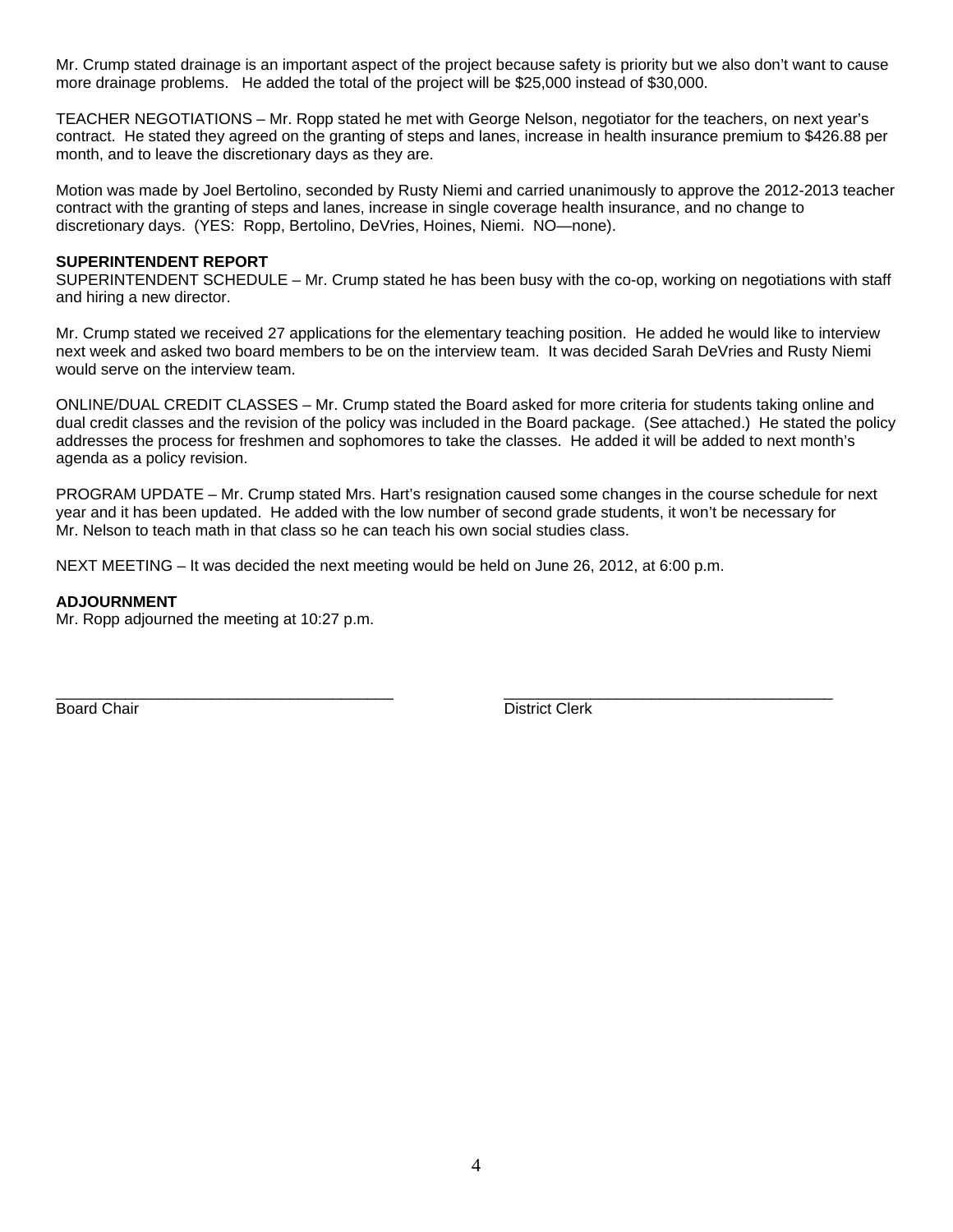### **MINUTES OF THE SPECIAL MEETING OF THE BOARD OF TRUSTEES ROBERTS SCHOOL DISTRICT NO. 5 JUNE 26, 2012**

The special meeting of the Board of Trustees, Roberts School District No. 5, was called to order by Chair Frank Ropp at 6:00 p.m. on June 26, 2012, in the library at the Roberts School.

## **ATTENDANCE**

Frank Ropp, Chair Joel Bertolino, Vice Chair Sarah DeVries Tami Hoines Rusty Niemi

Elliott Crump, Superintendent JaLayne Obert, Business Manager/Clerk

Guests: Chris DeVries

### **PLEDGE OF ALLEGIANCE**

The meeting began with the recitation of the Pledge of Allegiance.

### **ELEMENTARY TEACHING POSITION**

Mr. Crump stated it was a long process as we had four very good candidates for the elementary teaching position. He stated after much discussion it is the committee's recommendation that the district hire Kathryn O'Hara for the elementary teaching position.

Motion was made by Sarah DeVries, seconded by Joel Bertolino and carried unanimously to offer the elementary teaching position to Kathryn O'Hara with the salary of \$24,900. (YES—Ropp, Bertolino, DeVries, Hoines, Niemi. NO none).

## **MAINTENANCE POSITION**

Mr. Crump recommended posting an on-call maintenance position with a boiler license.

Mr. Niemi asked what happens with snow removal in the winter.

Mr. Crump stated the custodial staff is responsible for clearing the walkways and right now, we don't have anyone for more than that.

Mr. Niemi stated we may want to get someone in mind if we get a great deal of snow.

### **SCIENCE CURRICULUM**

Mr. Crump presented the science schedule with rotating classes that combines grades to decrease the number of classes for which a teacher has to prep. He stated to do this, he started looking at our textbooks and would like to modernize how we're teaching science at the junior high level. He stated the series he is looking at features soft covered books that the students use and keep and the district receives replacement each year for seven years. He added he wouldn't recommend this type book at the high school level but feels it will be great at the junior high level for Earth Science and Life Science and fits in well with the Promethean Board.

Mrs. DeVries stated since Mr. Neibauer is teaching science at the junior high level this year, perhaps he should teach the second rotation next year.

Mr. Crump stated we'll see how the year goes. He added Mrs. Nardinger will be teaching biology, environmental science, and chemistry this year with the rotation.

Motion was made by Joel Bertolino, seconded by Tami Hoines and carried unanimously to approve the science rotation and junior high curriculum as recommended by the superintendent. (YES—Ropp, Bertolino, DeVries, Hoines, Niemi. NO—none).